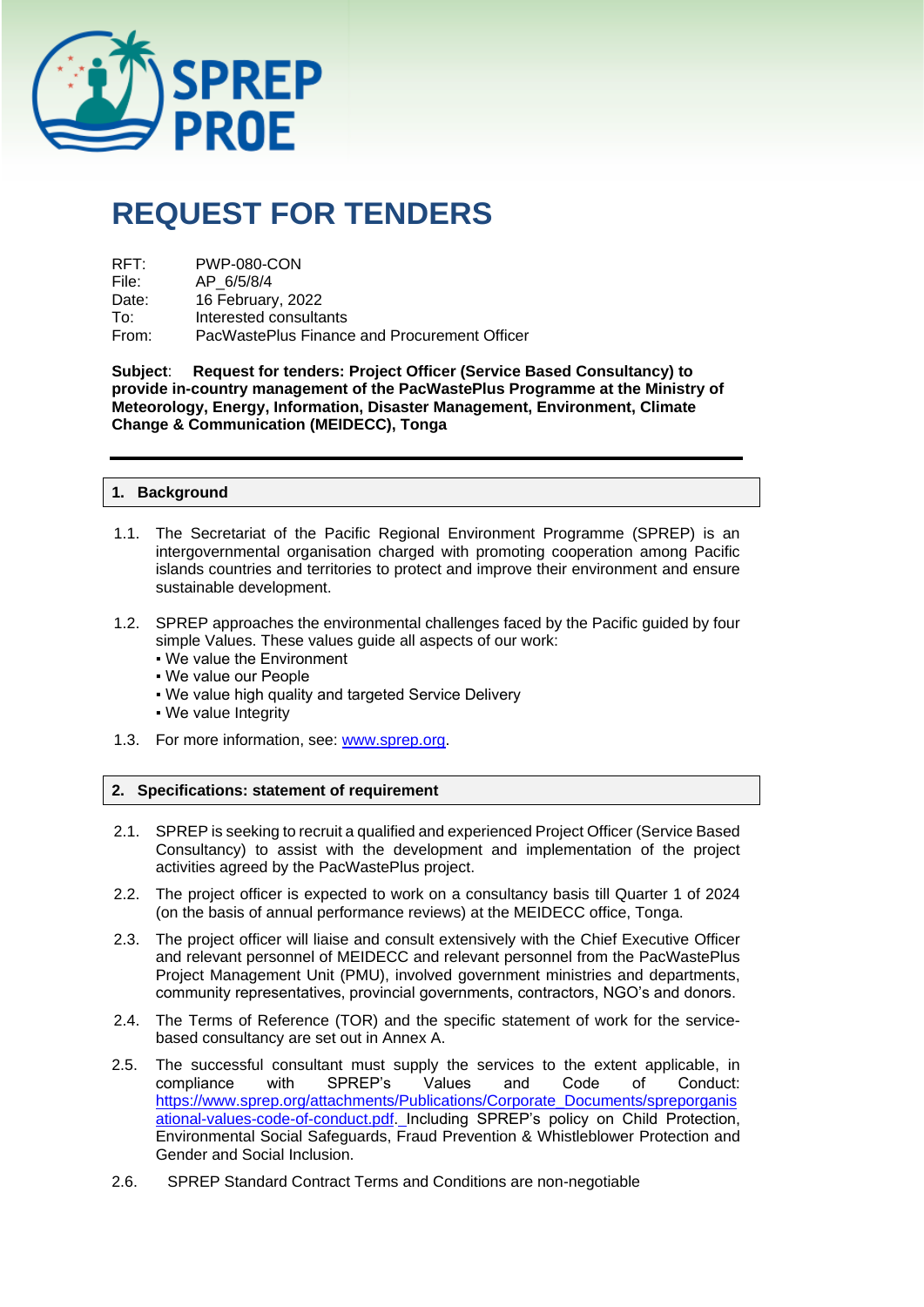

## **3. Conditions: information for applicants**

- 3.1. To be considered for this tender, interested consultants must meet the following conditions: - Currently reside in Tonga
	- Be able to demonstrate he/she is legally entitled to work in Tonga
	- Be willing and able to travel to project sites throughout Tonga
	- Have an excellent command of spoken and written English and local language
	- Record of having successfully worked with Government, civil society stakeholders and local communities in Tonga and establishing effective networks of cooperation
	- Strong track record in project management including work planning, budgeting, organizing, and managing partner input, reporting, monitoring, and evaluation.
	- A relevant qualification from a recognized tertiary institution in a field related to environment and waste management and/or project management.
	- At least 3 years' experience working in government agencies or non-governmental stakeholders
- 3.2. Tenderers must declare any areas that may constitute conflict of interest related to this tender and sign the **conflict of interest form** provided.
- 3.3 **Tenderer is deemed ineligible due to association with exclusion criteria, including**  bankruptcy, insolvency or winding up procedures, breach of obligations relating to the payment of taxes or social security contributions, fraudulent or negligent practice, violation of intellectual property rights, under a judgment by the court, grave professional misconduct including misrepresentation, corruption, participation in a criminal organisation, money laundering or terrorist financing, child labour and other trafficking in human beings, deficiency in capability in complying main obligations, creating a shell company, and being a shell company.
- 3.4 Tenderer must sign a declaration of **honour form** together with their application, certifying that they do not fall into any of the exclusion situations cited in 3.3 above and where applicable, that they have taken adequate measures to remedy the situation.

## **4. Submission guidelines**

- 4.1. Tender documentation should demonstrate that the interested applicant satisfies the conditions stated above and is capable of meeting the requirements as stipulated in the ToR. Documentation must also include supporting examples to address the evaluation criteria.
- 4.2. Tender documentation should be submitted in English and outline the interested consultant's complete proposal, comprising:
	- a) **SPREP Tender Application form and conflict of interest form.** *(Please note you are required to complete in full all areas requested in the Form, particularly the Statements to demonstrate you meet the selection criteria – DO NOT refer us to your CV. Failure to do this will mean your application will not be considered).*

*For the Technical and Financial proposals you may attach these separately.* 

- b) **Honour form**
- c) **Curriculum Vitae** of the proposed personnel to demonstrate that they have the requisite skills and experience to carry out this contract successfully.
- d) **Technical Proposal** which contains the details to achieve the tasks outlined in the Terms of Reference.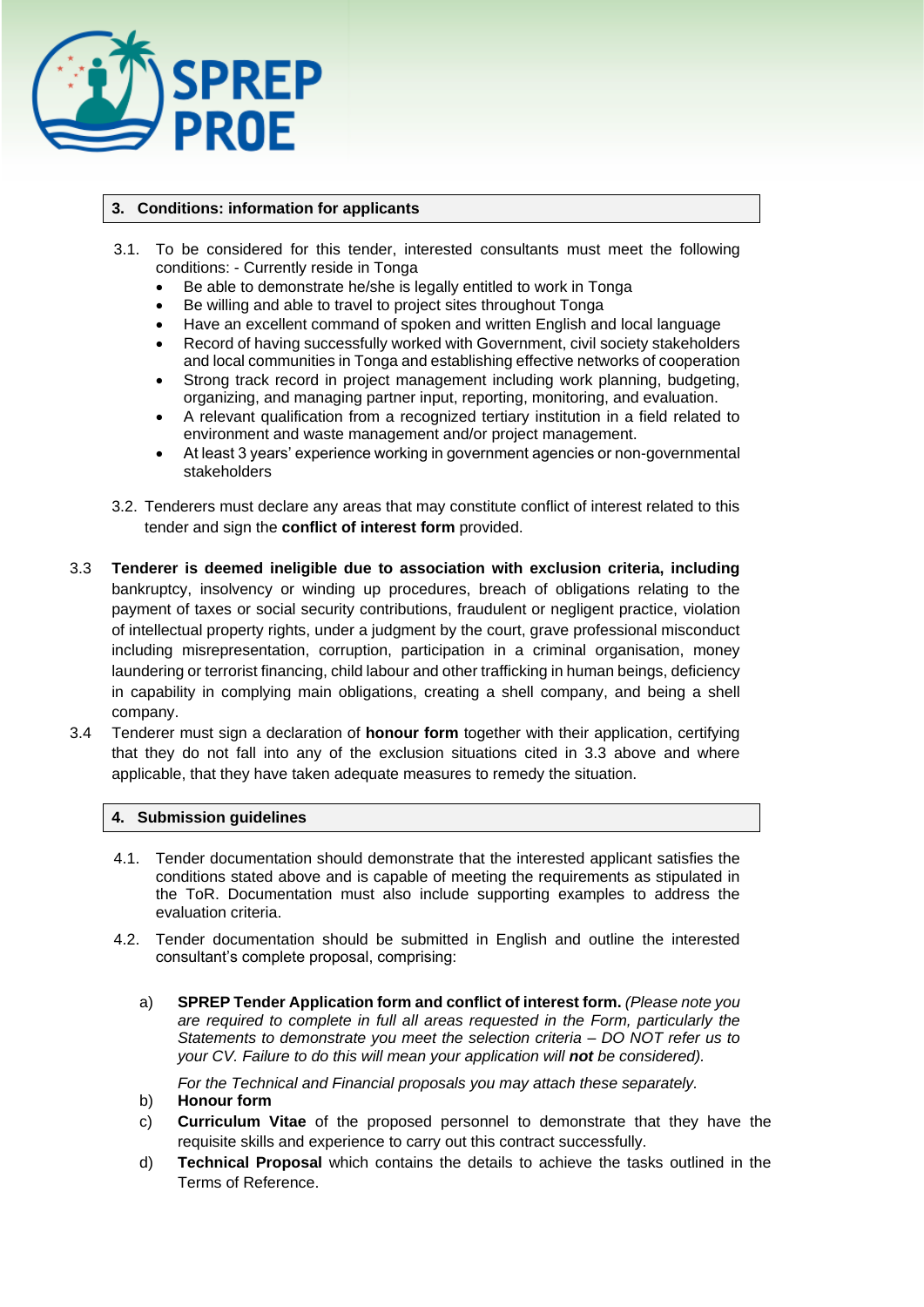

- e) **Financial Proposal** detailed outline of the costs involved in successfully delivering this project submitted in United States Dollars (USD) and inclusive of all associated taxes.
- 4.3 Provide three referees relevant to this tender submission, including the most recent work completed.
- 4.4 Prospective consultants must commit to an agreed amount of time per month under this consultancy and be willing to set aside extra time if needed for particular tasks.
- 4.5 Tenderers/bidders shall bear all costs associated with preparing and submitting a proposal, including cost relating to contract award; SPREP will, in no case, be responsible or liable for those costs, regardless of the conduct or outcome of the bidding process.
- 4.6 The tenderer/bidder might be requested to provide additional information relating to their submitted proposal, if the Tender Evaluation Committee requests further information for the purposes of tender evaluation. SPREP may shortlist one or more Tenderers and seek further information from them.
- 4.7 The submitted tender proposal must be for the entirety of the Terms of Reference and not divided into portions which a potential tenderer/bidder can provide services for.
- 4.8 Tenderers/Bidders must insist on an acknowledgement of receipt of tenders/proposals/bids.
- 4.9 Tenderers/Bidders proposal must remain valid for 90 days from date of submission

## **5. Tender Clarification**

- 5.1. a. Any clarification questions from applicants must be submitted by email to [pwp.procurement@sprep.org](mailto:pwp.procurement@sprep.org) before 7 March 2022. A summary of all questions received with an associated response will be posted on the SPREP website [www.sprep.org/tender](http://www.sprep.org/tender) by 9 March 2022.
	- b. The only point of contact for all matters relating to the RFT and the RFT process is the Procurement Officer.
	- c. SPREP will determine what, if any, response should be given to a Tenderer question. SPREP will circulate Tenderer questions and SPREP's response to those questions to all other Tenderers using the SPREP Tenders page (**<https://www.sprep.org/tenders>**) without disclosing the source of the questions or revealing any confidential information of a Tenderer.
	- d. Tenderers should identify in their question what, if any, information in the question the Tenderer considers is confidential.
	- e. If a Tenderer believes they have found a discrepancy, error, ambiguity, inconsistency or omission in this RFT or any other information given or made available by SPREP, the Tenderer should promptly notify the Procurement Officer setting out the error in sufficient detail so that SPREP may take the corrective action, if any, it considers appropriate.

## f.

## **6. Evaluation criteria**

6.1. SPREP will select a preferred tenderer based on SPREP's evaluation of the extent to which the documentation demonstrates that the tenderer satisfies the following criteria.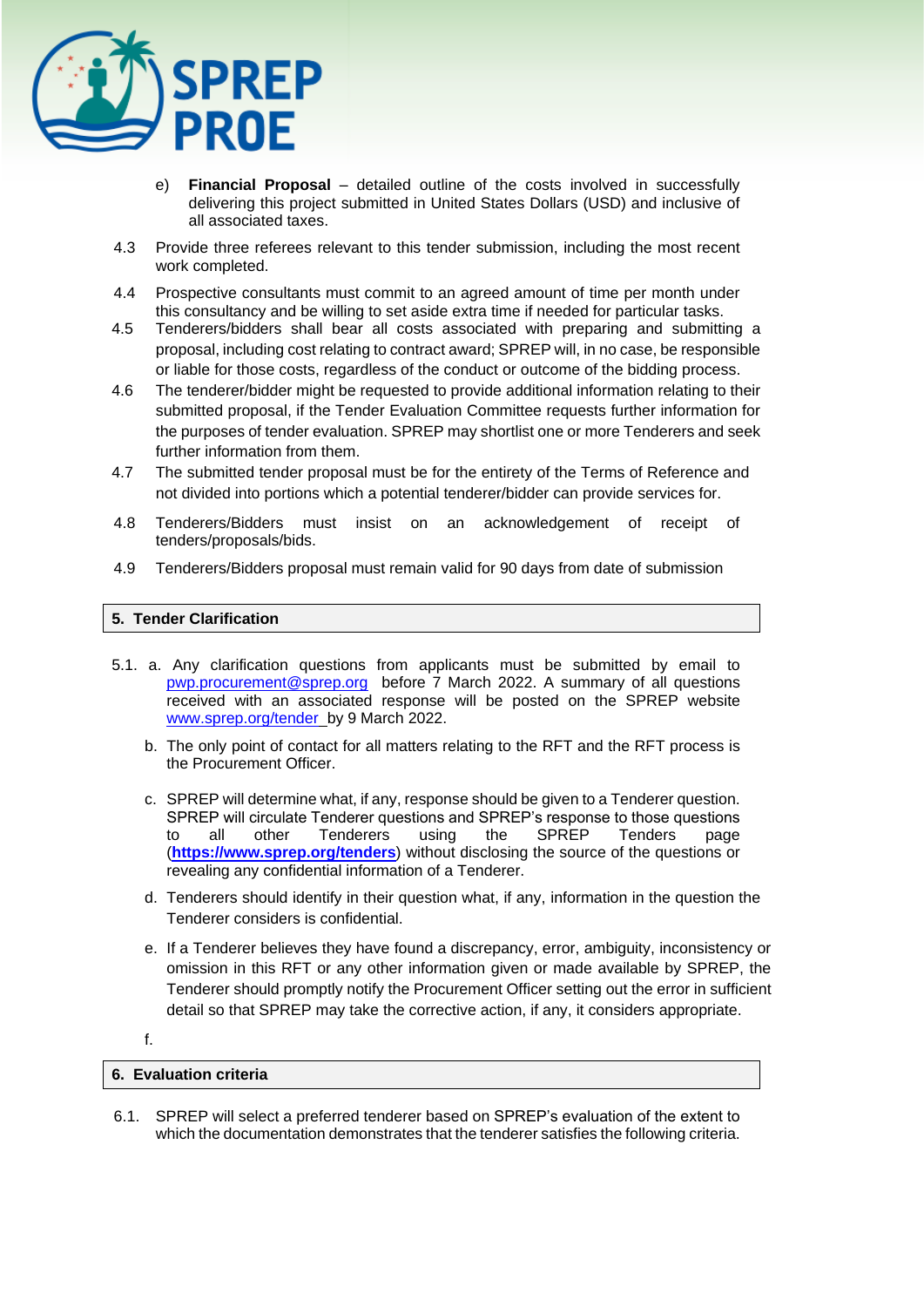

| <b>Detail</b>                                                                      | Weighting  |
|------------------------------------------------------------------------------------|------------|
| Qualification from a recognised tertiary institution in a field related to project |            |
| management and/or environment management                                           |            |
| At least 3 years project implementation experience on environmentally              |            |
| focused, and/or engineering/construction projects (preferably related to waste     |            |
| management)                                                                        |            |
| Strong track record in project management including work planning, field           | <b>20%</b> |
| assessment, stakeholder consultations and oversight, communication, and            |            |
| reporting across diverse audiences in a multicultural and multi-disciplinary       |            |
| environment, monitoring, and evaluation. Demonstrated experience with a            |            |
| management tool/software an advantage                                              |            |
| Demonstrated experience in capacity building                                       | 20%        |
| Excellent command of spoken and written English and local language and             | 10%        |
| knowledge of the Tonga governmental processes and procedures will be an            |            |
| advantage                                                                          |            |
| Submitted proposal - demonstration of how applicant successfully carries out       | 40%        |
| the activities listed under the scope of the consultancy                           |            |

## 6.2 **Financial Score**

The following formula shall be used to calculate the financial score for ONLY the proposals which score 70% or more in the technical criteria:

Financial Score = a X 
$$
\frac{b}{c}
$$

Where:

- a = maximum number of points allocated for the Financial Score
- $b =$  Lowest bid amount
- c = Total bidding amount of the proposal

## **7. Variation or Termination of the Request for Tender**

- 7.1 a. SPREP may amend, suspend or terminate the RFT process at any time.
	- b. In the event that SPREP amends the RFT or the conditions of tender, it will inform potential Tenderers using the SPREP Tenders page (**<https://www.sprep.org/tenders>**).
	- c. Tenderers are responsible to regularly check the SPREP website Tenders page for any updates and downloading the relevant RFT documentation and addendum for the RFT if it is interested in providing a Tender Response.
	- d. If SPREP determines that none of the Tenders submitted represents value for money, that it is otherwise in the public interest or SPREP's interest to do so, SPREP may terminate this RFT process at any time. In such cases SPREP will cancel the tender, issue a cancellation notice and inform unsuccessful bidders accordingly.

## **8. Deadline**

8.1. **The due date for submission of the tender is: 18 March 2022 (11:59pm, local Samoa time)**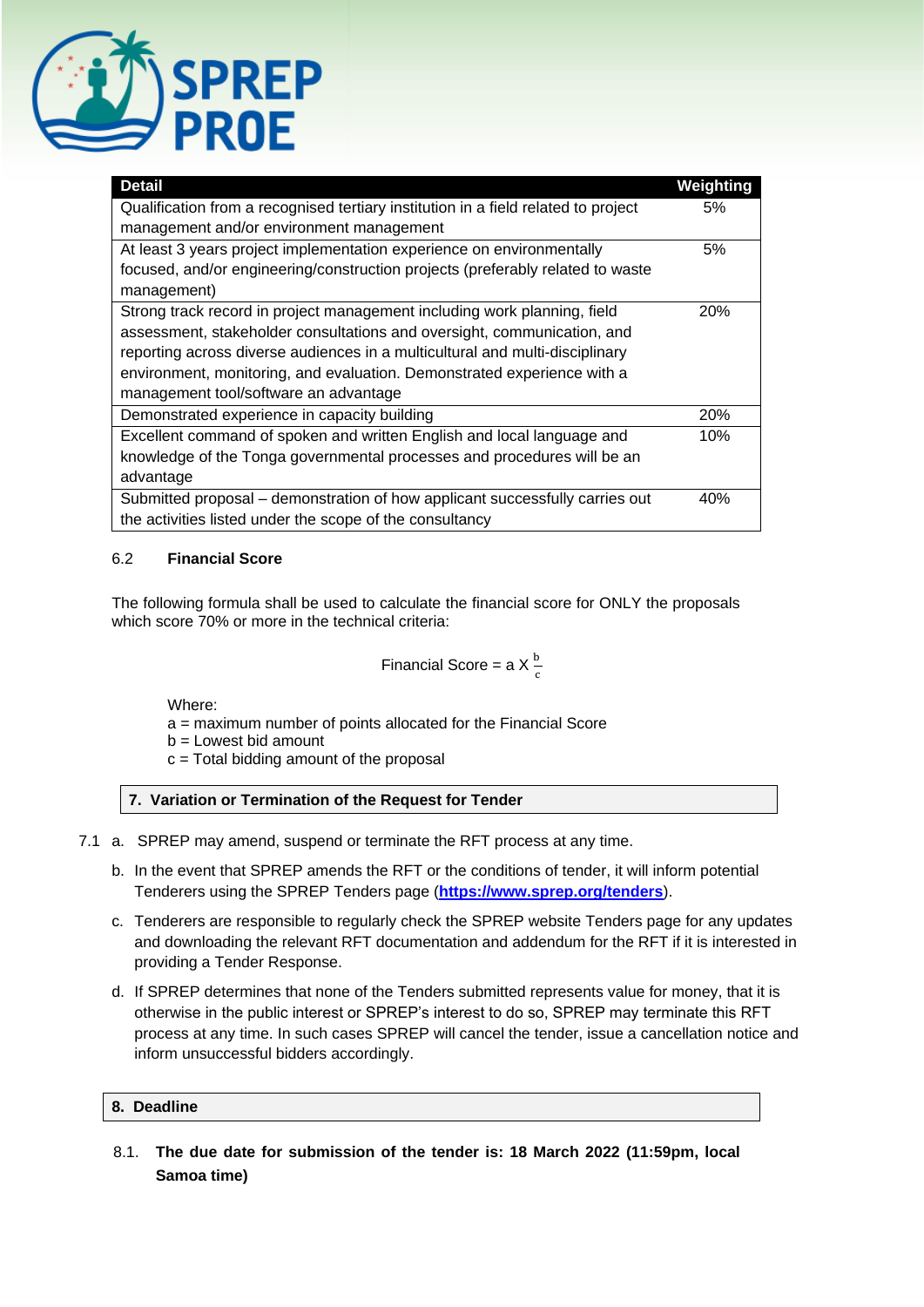

- 8.2. Late submissions will be returned unopened to the sender.
- 8.3 Please send all tenders clearly marked 'PWP-080-CON: Project Officer (Service Based Consultancy) – to provide in-country management of the programme at the Ministry of Meteorology, Energy, Information, Disaster Management, Environment, Climate Change & Communication (MEIDECC), Tonga to one of the following methods:

Mail: SPREP Attention: Procurement Officer PO Box 240 Apia, SAMOA Email: [tenders@sprep.org](mailto:tenders@sprep.org) (MOST PREFERRED OPTION) Fax: 685 20231 Person: Submit by hand in the tenders box at SPREP reception, Vailima, Samoa.

Note: Submissions made to the incorrect portal will not be considered by SPREP. If SPREP is made aware of the error in submission prior to the deadline, the applicant will be advised to resubmit their application to the correct portal. However, if SPREP is not made aware of the error in submission until after the deadline, then the application is considered late and will be returned unopened to the sender.

SPREP reserves the right to reject any or all tenders and the lowest or any tender will not necessarily be accepted.

SPREP reserves the right to enter into negotiation with respect to one or more proposals prior to the award of a contract, split an award/awards and to consider localised award/awards between any proposers in any combination, as it may deem appropriate without prior written acceptance of the proposers.

**A binding contract is in effect once signed by both SPREP and the successful tenderer. Any contractual discussion/work carried out/goods supplied prior to a contract being signed does not constitute a binding contract.** 

**For any complaints regarding the Secretariat's tenders please refer to the Complaints section on the SPREP website**  <http://www.sprep.org/accountability/complaints>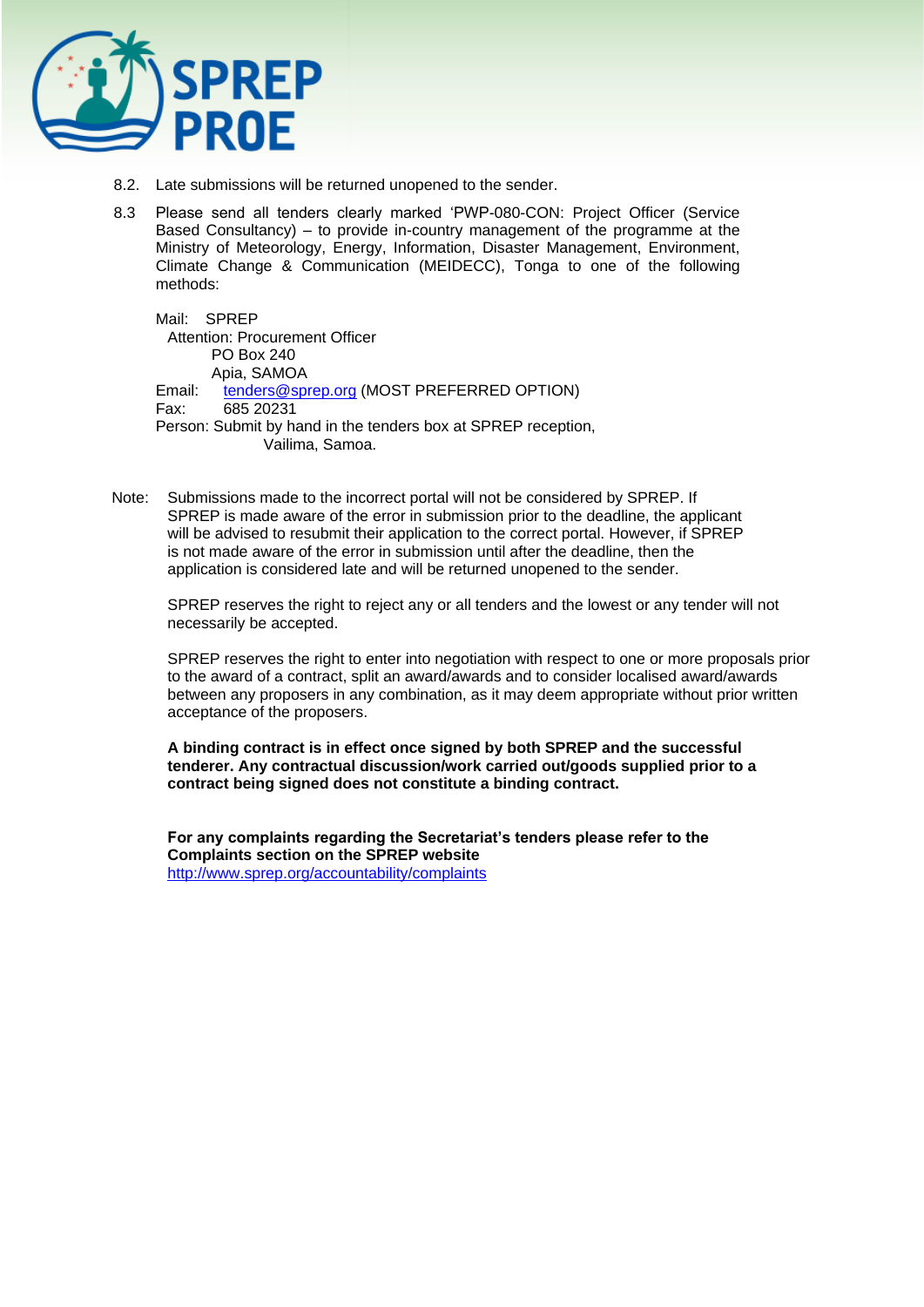

# **ANNEX A TERMS OF REFERENCE**

# **Project Officer (Service Based Consultancy) - PacWastePlus Project.**

# **Background and Rationale**

SPREP has received funding from the European Union (EU) to implement the PacWastePlus Programme. This project aims to build on previous and ongoing work undertaken by the EU in assisting Pacific island countries improve waste management through the implementation of the Pacific Regional Waste and Pollution Management Strategy 2016-2025 (Cleaner Pacific 2025).

The PacWaste Plus Programme began in 2018 and is well into implementation. With an overall aim for the safe and sustainable management of wastes, the 5-year, €16.5 million programme will benefit the Cook Islands, Federated States of Micronesia, Fiji, Kiribati, Nauru, Niue, Palau, Papua New Guinea, Republic of Marshall Islands, Samoa, Solomon Islands, Timor-Leste, Tonga, Tuvalu, and Vanuatu.

## **Services Required**

SPREP is seeking the services of a suitably qualified Project Officer to be appointed on a full-time service consulting basis to oversee the implementation of the PacWaste Plus in Tonga.

## **Scope of Consultancy**

The Project Officer will provide technical support and on ground project scheduling oversight for the project, including engaging with the local stakeholders in the identified project sites, relevant national and sub-national government agencies and consultants or contractors delivering specific activities.

Specific responsibilities for the Project Officer will include the following:

## **Data and Information**

- Assist MEIDECC and relevant stakeholder(s) with collection of relevant data and information throughout the design, implementation, and monitoring of the Asbestos Removal and Management in Tongatapu, Tonga project. Data and information requirements may include:
	- o designing data gathering methodology and developing templates
	- o Assist with data gathering and compilation.
	- o Assist with completion of Monitoring and Evaluation and weekly/monthly reports.
- Assist with other data gathering activities, such as completion of quarterly assessments, annual mini-waste audit, etc.

## **Legislative / Documentation Support**

- With support from the SPREP PMU and project contractors, assist MEIDECC and relevant stakeholder(s) with legislative tasks such as:
	- o Coordinate stakeholder meetings to facilitate the legislative decision-making process and following-up with stakeholders as required to ensure legislative decision making / approvals keep to agreed timeframes.
	- o Provide input to formal documents such as Policies and Cabinet Submissions for the Asbestos Removal and Management in Tongatapu projects and the asbestos ban
	- o Drafting contracts and MOU agreements as required and facilitate obtaining relevant signatures.
	- Assist MEIDECC and relevant stakeholder(s) with high-level documentation such as:
		- o Drafting Health and Safety plans i.e., for handling of asbestos waste
		- o Drafting Standard Operating Procedures i.e., for Customs officers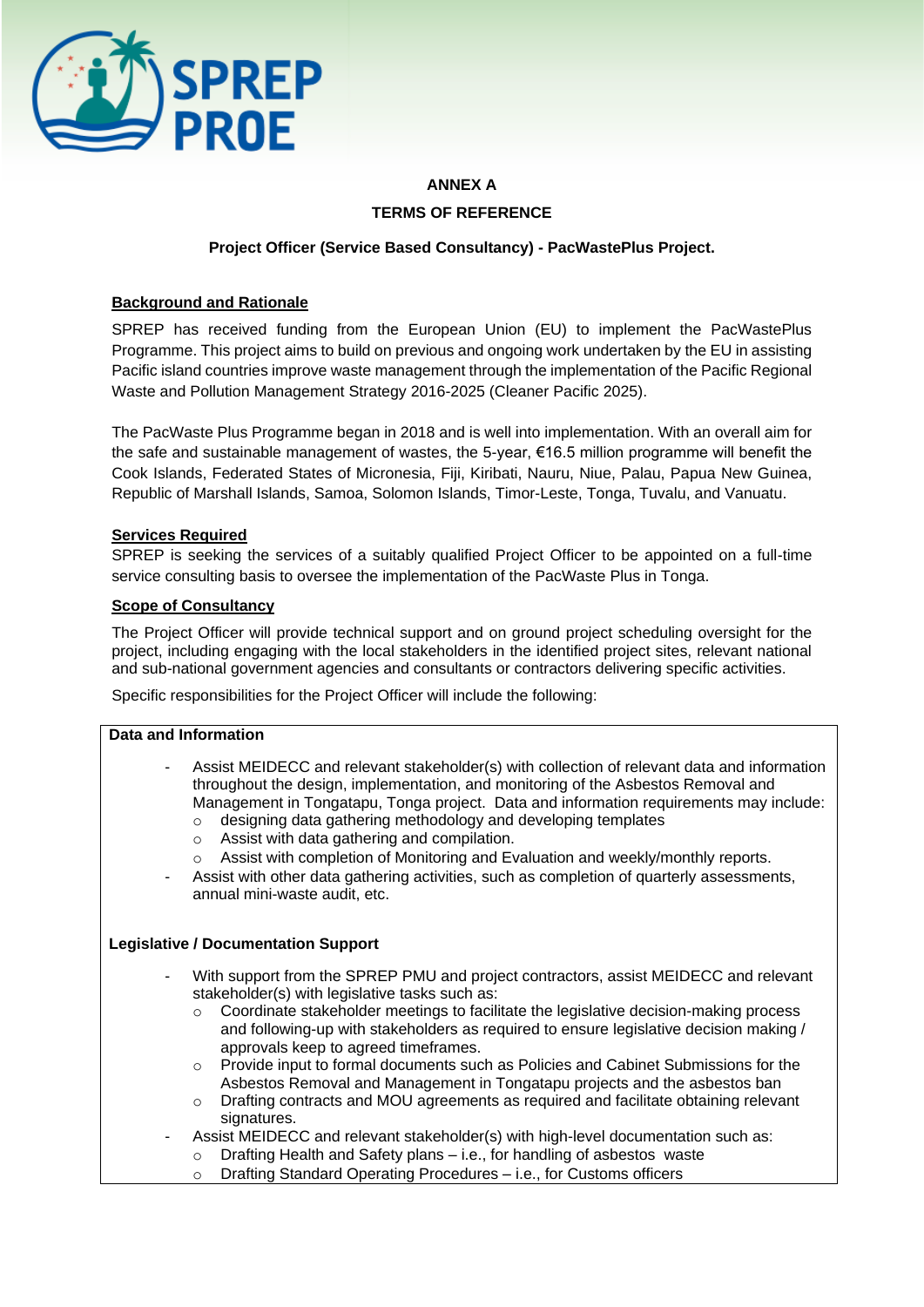

 $\circ$  Drafting other documents as appropriate for the successful implementation of the Asbestos Removal and Management in Tongatapu project.

## **On-the ground activity**

- Assist/facilitate the decision-making process regarding design and procurement of facilities and equipment.
- Provide support to procurement activities such as liaising suppliers, overseeing construction activities, data gathering, etc.
- -

## **Communications and Education**

- Assisting with final design of the National Education and Awareness Plan (NEAPS)
- Assisting with delivery of the NEAPS and other communications activities as required for the successful implementation of the Asbestos Removal and Management in Tongatapu projects and the asbestos ban
- Draft media releases and arrange television / radio interviews with relevant stakeholders as required.
- Assist with dissemination of publications produced by SPREP PMU
- Provide on-ground assistance to visiting, local or remote consultants and contractors who are competing activities specific to the Asbestos Removal and Management in Tongatapu project.

## **Capacity Building**

- Assist in planning and provide local support for coordination and attendance of meetings and training on specialist topics such as:
	- o Implementation and operation of the Asbestos Removal and Management in Tongatapu projectOther topics as advised or approved by SPREP.
- Coordinate and facilitate training sessions (with PMU resources and support) with relevant stakeholders on general topics such as:
	- o data gathering, M&E and reporting
	- o designing and completing mini-waste audit and litter assessments
	- $\circ$  other topics as advised by SPREP.
- Aid counterparts at MECDMM to enhance evidence-based decision-making.

## **General / Administrative**

- Facilitate Working Committees as required for the design, implementation and monitoring of the Asbestos Removal and Management in Tongatapu project
- Conduct administrative activities of the project including recording meeting minutes, correspondence, filing and photographs.
- Regular submission of reports to PWP
- Outer island travel if/as necessary

## **Remuneration**

- This is a delivery-based consultancy position, and the professional time allocation and annual payment of work is set and is not subject to negotiation.
- The Project officer will be paid the equivalent prevailing government salary rate for this work **TOP 47,300 per annum**
- There will be an operational budget for agreed disbursements, including travel and per diem as required.